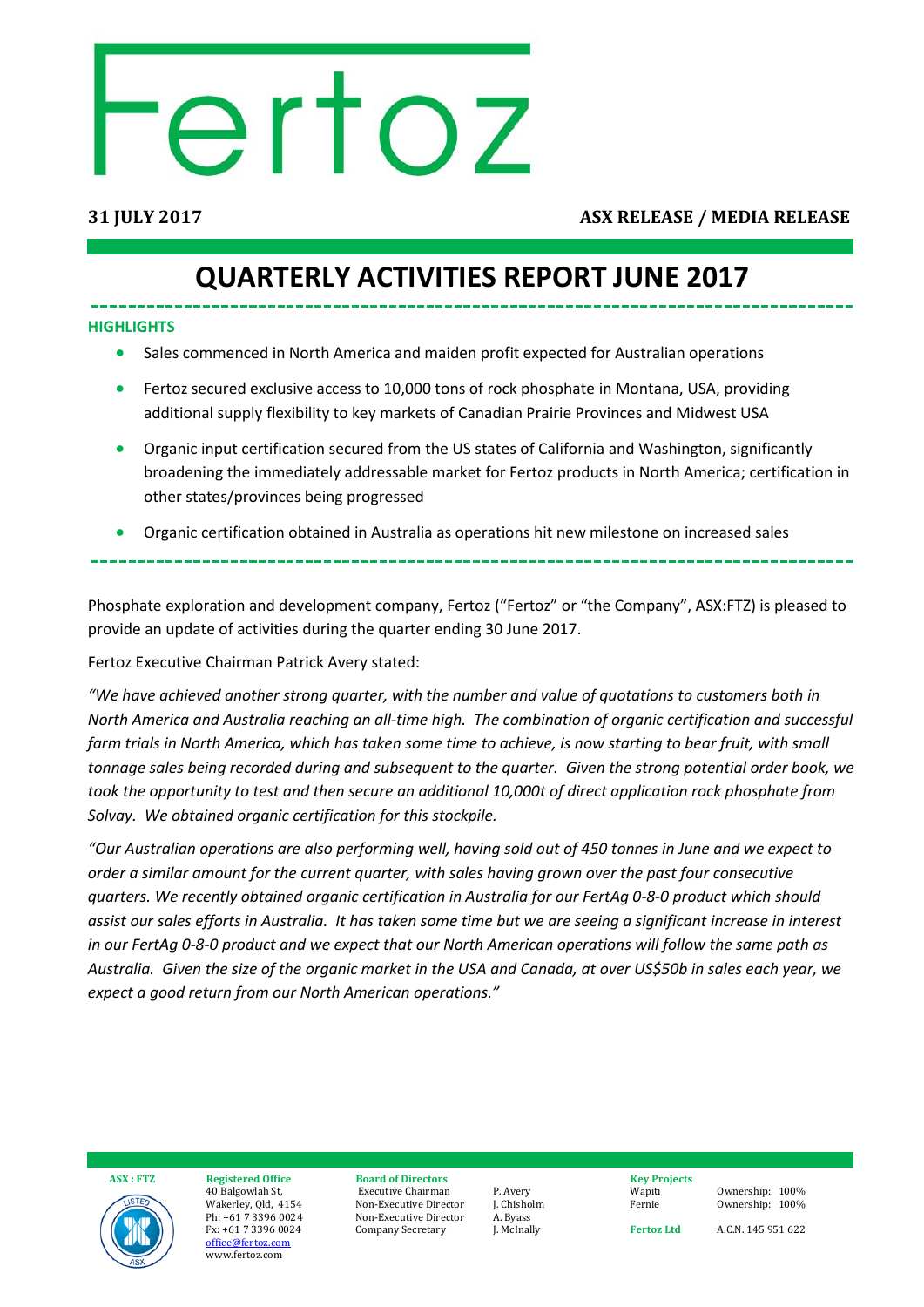

### **SUMMARY**

### **Canada**

- Marketing efforts over the North American winter and spring periods resulted in the delivery of orders of organic rock phosphate to a diverse group of North American customers. These included fertiliser manufacturers, multi-site distributors, growers, dealers and North American horticultural groups of significant presence. Subsequent to the quarter, the Company received another order from a North American agriculture group.
- Fertoz increased the number and value of quotations to organic and conventional farmers during the quarter and this is expected to be a pre-curser to sales later this year.
- Recent positive crop trials are expected to support the Company's move into Sustainable Crop Rotations and lead to market share growth.
- Marketing Agreement signed with Solvay USA Inc:
	- For up to 10,000 tons of rock phosphate from Solvay's operation in Silver Bow, Montana, USA
	- Mined material is currently sitting at surface in stock piles ready for distribution to customers.
	- Procert and USDA Organic certification has been obtained for this product; exclusive rights to market the product for a two-year period.
	- The product was extensively tested and found to be consistent with the Company's high standards of total and available phosphate.
	- Blending trials and discussions have continued with major organic phosphate users in North America.
	- Quotes are currently being submitted to potential customers for the supply of organic rock phosphate and organic rock phosphate blends.



**Location of Fertoz Projects, agricultural areas, road and rail infrastructure**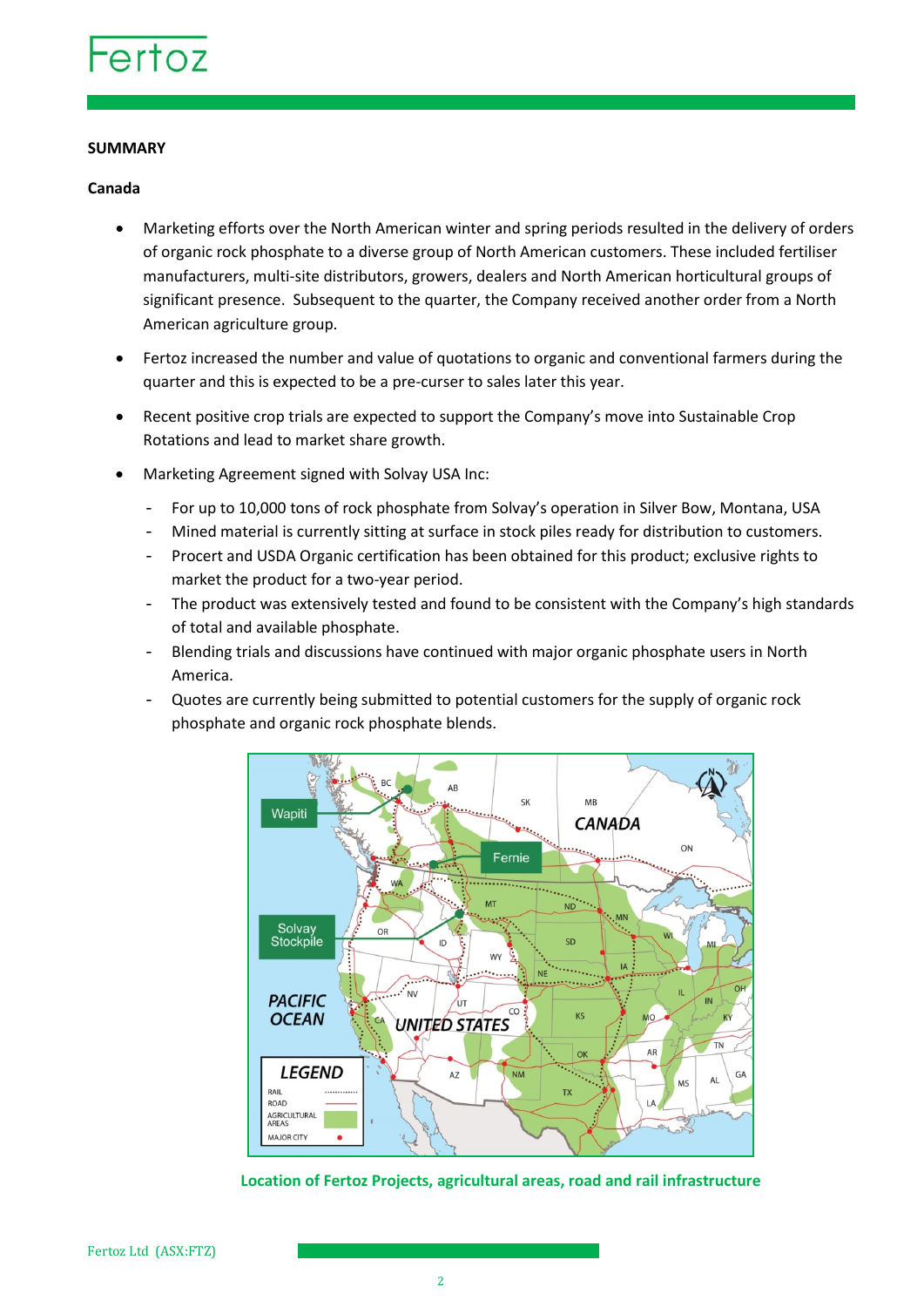### **Organic input certification secured from US States of California and Washington:**

- Certifications complement Fertoz's previously-earned United States Department of Agriculture (USDA) and Pro-Cert Organic fertiliser registrations.
- Approval in California and Washington is expected to significantly broaden the immediately addressable market for Fertoz's products.
- Only a select few fertiliser products in the North American market have achieved this approval.

### **Australia**

- The Fertoz Australian business, FertAg, continued to quote and supply its Fused Calcium Magnesium Silicate Phosphate Products to Australian customers.
- Sales in the Australian market have grown over the last four consecutive quarters as shown below with a total of 1,000 tonnes in the June quarter up from approximately 550 tonnes in the previous quarter.
- Recent organic certification of FertAg 0-8-0 is expected to assist with the company's sales efforts in Australia.



• The FertAg business is expected to report a maiden profit for the year ended 30 June 2017.

### **FertAg 0-8-0 quarterly sales**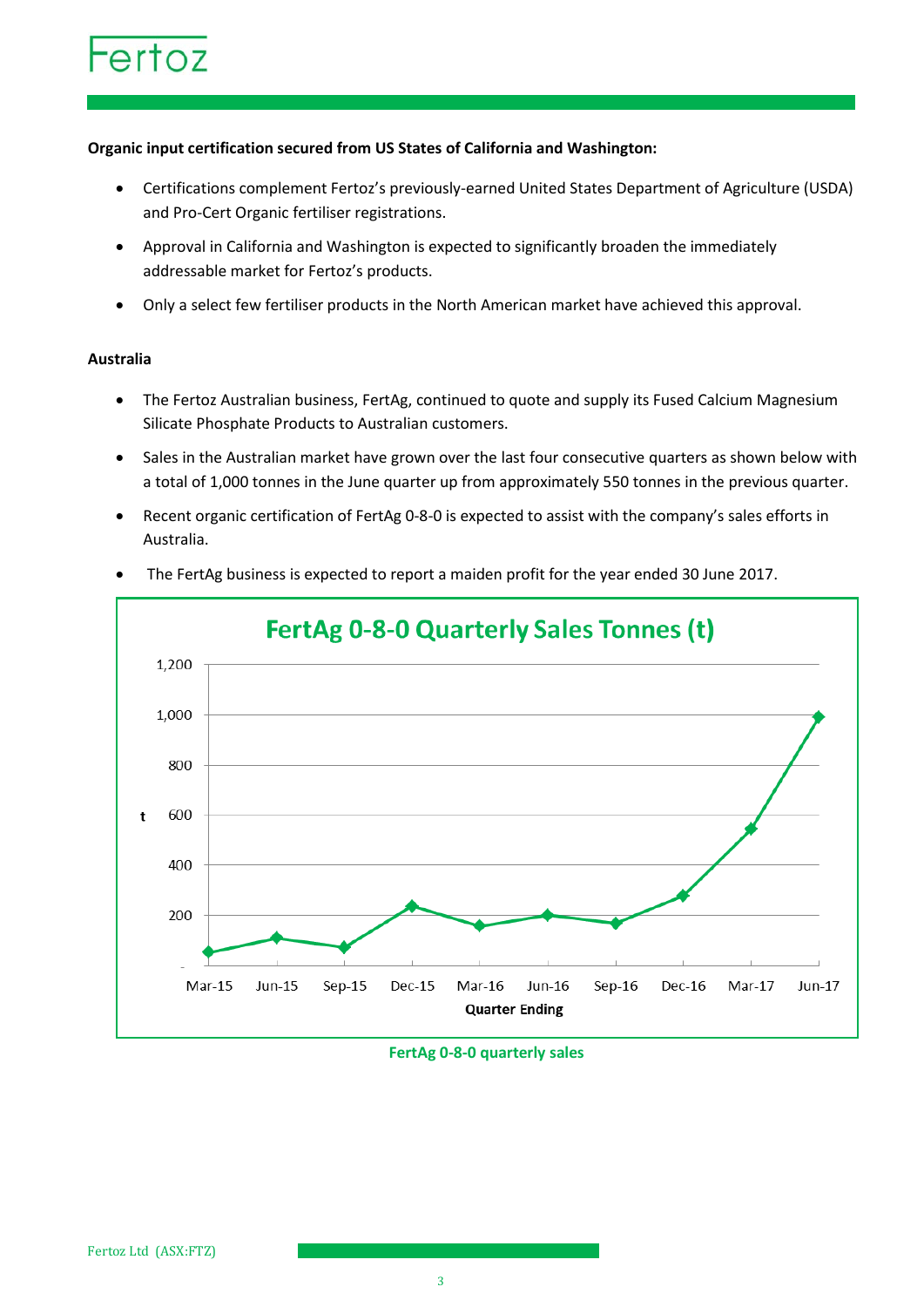## Fertoz



**Pasture in North East NSW showing the benefits of FertAg 0-8-0**

| <b>Registered Product</b>                                                                                                                                                                                                                              |                                               |  |  |  |  |  |
|--------------------------------------------------------------------------------------------------------------------------------------------------------------------------------------------------------------------------------------------------------|-----------------------------------------------|--|--|--|--|--|
| <b>CERTIFICATE</b>                                                                                                                                                                                                                                     |                                               |  |  |  |  |  |
|                                                                                                                                                                                                                                                        |                                               |  |  |  |  |  |
|                                                                                                                                                                                                                                                        |                                               |  |  |  |  |  |
| Australian<br>Organic                                                                                                                                                                                                                                  |                                               |  |  |  |  |  |
|                                                                                                                                                                                                                                                        |                                               |  |  |  |  |  |
| <b>CERTIFIED OPERATION</b>                                                                                                                                                                                                                             |                                               |  |  |  |  |  |
| <b>Fertoz Agriculture Pty Ltd</b>                                                                                                                                                                                                                      |                                               |  |  |  |  |  |
| 40 Balgowlah Street<br>Wakerley Queensland 4154 AUSTRALIA                                                                                                                                                                                              |                                               |  |  |  |  |  |
|                                                                                                                                                                                                                                                        |                                               |  |  |  |  |  |
| Certification Number: 12552                                                                                                                                                                                                                            |                                               |  |  |  |  |  |
|                                                                                                                                                                                                                                                        |                                               |  |  |  |  |  |
| <b>SCOPE OF CERTIFICATION</b>                                                                                                                                                                                                                          |                                               |  |  |  |  |  |
| <b>Handler</b><br>Allowed Inputs, Transport and Storage                                                                                                                                                                                                |                                               |  |  |  |  |  |
| <b>FACILITIES</b>                                                                                                                                                                                                                                      |                                               |  |  |  |  |  |
| 40 Balgowlah Street Wakerley QLD 4154 AUSTRALIA                                                                                                                                                                                                        |                                               |  |  |  |  |  |
|                                                                                                                                                                                                                                                        |                                               |  |  |  |  |  |
| <b>PRODUCTS</b>                                                                                                                                                                                                                                        |                                               |  |  |  |  |  |
| <b>SEE ANNEX</b>                                                                                                                                                                                                                                       |                                               |  |  |  |  |  |
| <b>STANDARDS</b>                                                                                                                                                                                                                                       |                                               |  |  |  |  |  |
| The above named operator has been assessed by Australian Certified Organic on behalf of Australian Organic Limited and<br>is licensed to supply or direct the application of the Australian Organic trademark. The products listed on this certificate |                                               |  |  |  |  |  |
| have been reviewed as compilant with the requirements set out in the Australian Certified Organic Standard. This certificate                                                                                                                           |                                               |  |  |  |  |  |
| is not a legal or commercial document and may not be used as such. This certificate remains the property of Australian<br>Organic Ltd and remains vaild until the expiry date or until surrendered, suspended or revoked.                              |                                               |  |  |  |  |  |
|                                                                                                                                                                                                                                                        |                                               |  |  |  |  |  |
| SOANIC LTD                                                                                                                                                                                                                                             |                                               |  |  |  |  |  |
| Common<br>Seal                                                                                                                                                                                                                                         |                                               |  |  |  |  |  |
| Lland.                                                                                                                                                                                                                                                 |                                               |  |  |  |  |  |
| Authorised by:                                                                                                                                                                                                                                         | Place & Date of Issue:<br>Brisbane, Australia |  |  |  |  |  |
| Rhonda Vohland                                                                                                                                                                                                                                         | 18 July 2017                                  |  |  |  |  |  |
| <b>Acting General Manager</b><br><b>Australian Organic Limited</b>                                                                                                                                                                                     | Valld Until 30 Jun 2019<br>C-07879-2017       |  |  |  |  |  |
|                                                                                                                                                                                                                                                        |                                               |  |  |  |  |  |
|                                                                                                                                                                                                                                                        |                                               |  |  |  |  |  |
| Australian                                                                                                                                                                                                                                             |                                               |  |  |  |  |  |
| Organic                                                                                                                                                                                                                                                |                                               |  |  |  |  |  |
| Australian Organic Ltd ABN 15 099 664 781<br>18 Eton Street (PO Box 810) Nundah QLD 4012                                                                                                                                                               |                                               |  |  |  |  |  |
| Ph: +61 (0)7 3350 5716 Fax: +61 (0)7 3266 5996<br>Email: contact@nustorganic.com                                                                                                                                                                       |                                               |  |  |  |  |  |
| Welc www.austorganic.com                                                                                                                                                                                                                               |                                               |  |  |  |  |  |

**FertAg 0-8-0 organic certification certificate**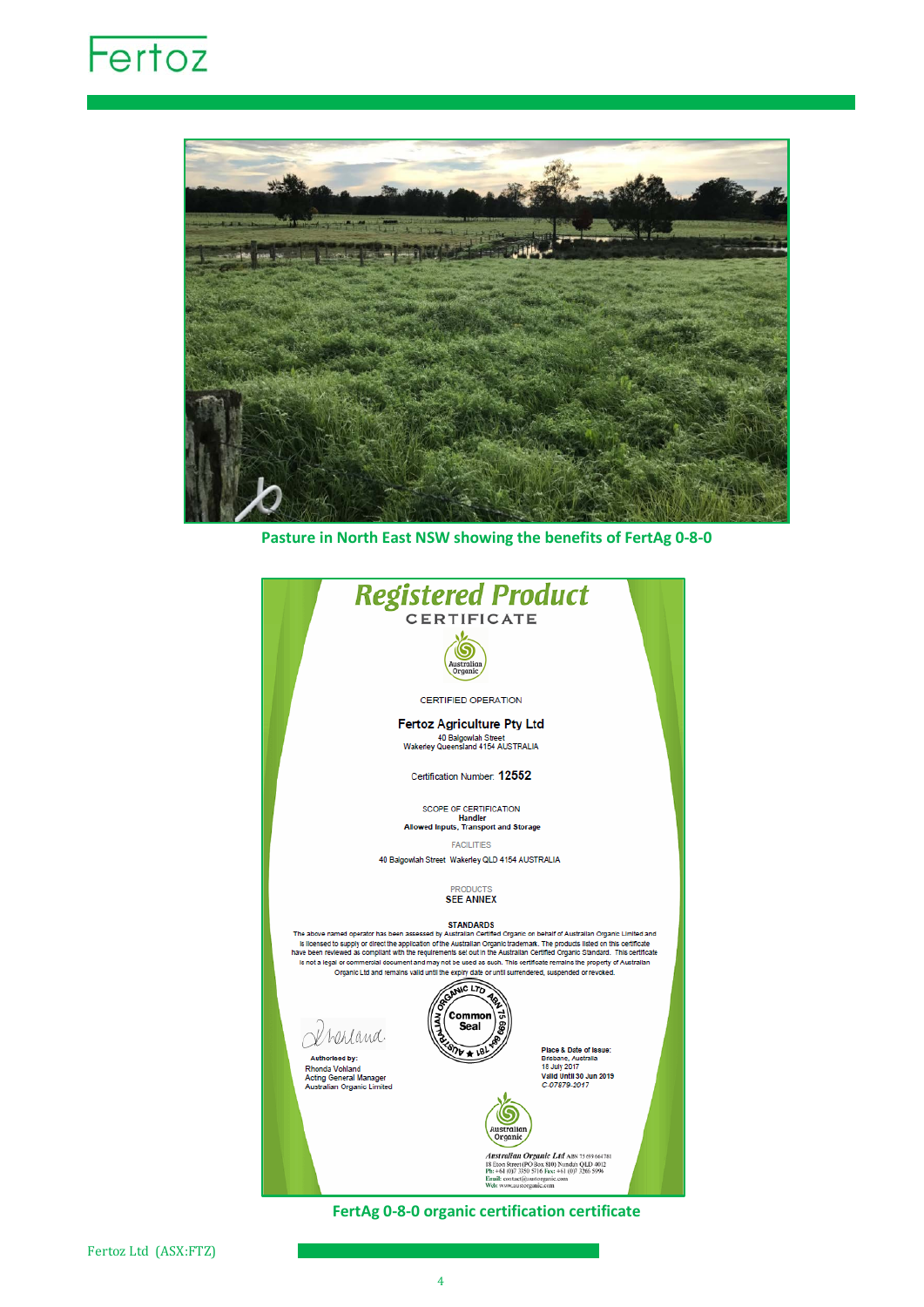### **Planned Activities for September Quarter 2017**

For the coming quarter, Fertoz is focused on delivering value through:

- continued quotations of organic fertilisers to North American and Australian agricultural businesses;
- field days, more farming trails and enhanced communications showing the effectiveness of the Company's range of products on plant yields; and
- continued certification process in other North American states and provinces.

The Company looks forward to gaining organic certification with more states and territories in its target markets in the coming months as it continues to market its premium organic products to a wide range of growers in Canada and the US.

The North American and Australian organic farming sectors are expanding. According to a recently released report on organic farming in Australia by Australian Organic Ltd entitled "*The Australian Organic Market Report, 2017*", agricultural land under certified organic management in Australia in 2016 was over 27 million hectares, an increase of 23% since 2015. As well, the number of certified organic operations in Australia grew by 5% between 2015 and 2016. There were an estimated 2,075 certified producers and 1,163 certified processors in 2016 with 77% of these located in NSW, Victoria and Queensland, the key target markets for FertAg 0-8-0.

As can be expected, North America has thousands more organic operations. According to the North American Organic Trade Association, there are more than 24,600 organically certified operations in America, with over 17,500 organic producers, a 13% increase over 2015 numbers. In 2016, US organic food sales reached 5.3% of total food sales in the US, the highest amount of organic food sales since the Association began collecting data. This equated to sales of just under US\$50b with almost 14% of all fruits and vegetable sales and 8% of all dairy products sales being organic. Organic food sales in the US increased 8.4% (approx. US\$4b) in 2016 while the overall food market grew only 0.6%. Besides food, cotton is expanding as an organic product in the US, with record production of over 17,000 bales of organic cotton in 2016. Sales of organic non-food products increased almost 9% in 2016.

According to the Canada Organic Trade Association, there are approximately 4,000 organic farms in Canada with almost all of these operations in the prairies and western half of Canada, within economic road and rail distances from Fertoz phosphate sites. It is a smaller market than the US at approx. C\$4b pa in sales, but like the US and Australia, is growing strongly. The value of the organic food market in Canada has grown more than three-fold since 2006. 66% of people living in BC and 62% of families across Canada with children under 2 years of age buy organic food each week, which bodes well for the future of organic fertilisers.

### **SAFETY**

There were no lost time injuries or environmental incidents recorded during the quarter ending June 2017.

### **Cash**

The Company has A1.588 million in cash as at 30 June 2017 and no significant loan balances owing.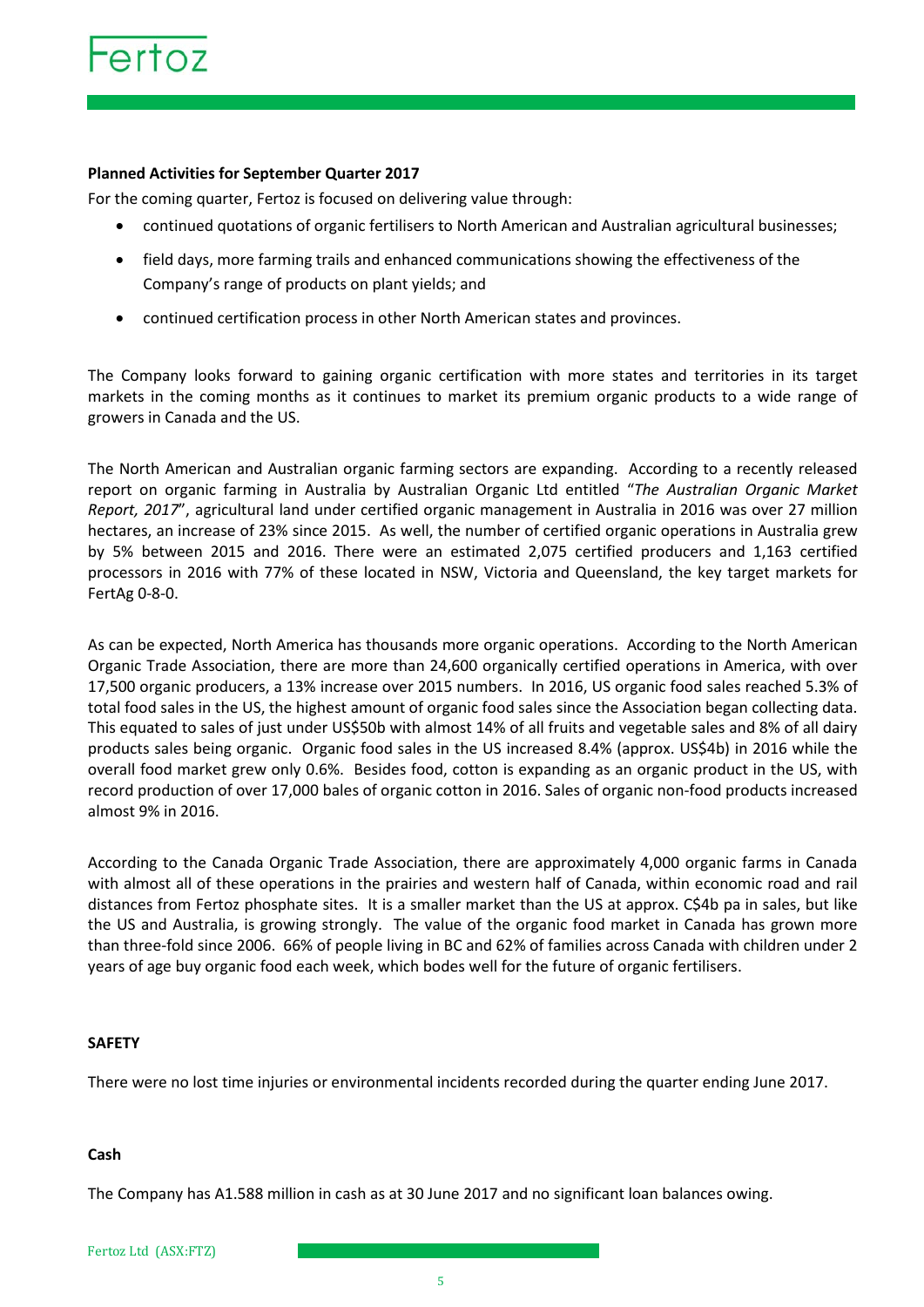

### **Fertoz Tenements**

A current list of tenements and there movements since last quarter are provided in Appendix 1.

### **For further information, please contact:**

Pat Avery **Tim Dohrmann** 

Executive Chairman **Investor and Media Enquiries** Fertoz Limited NWR Communications m: +1 720 413 4520 m: +61 468 420 846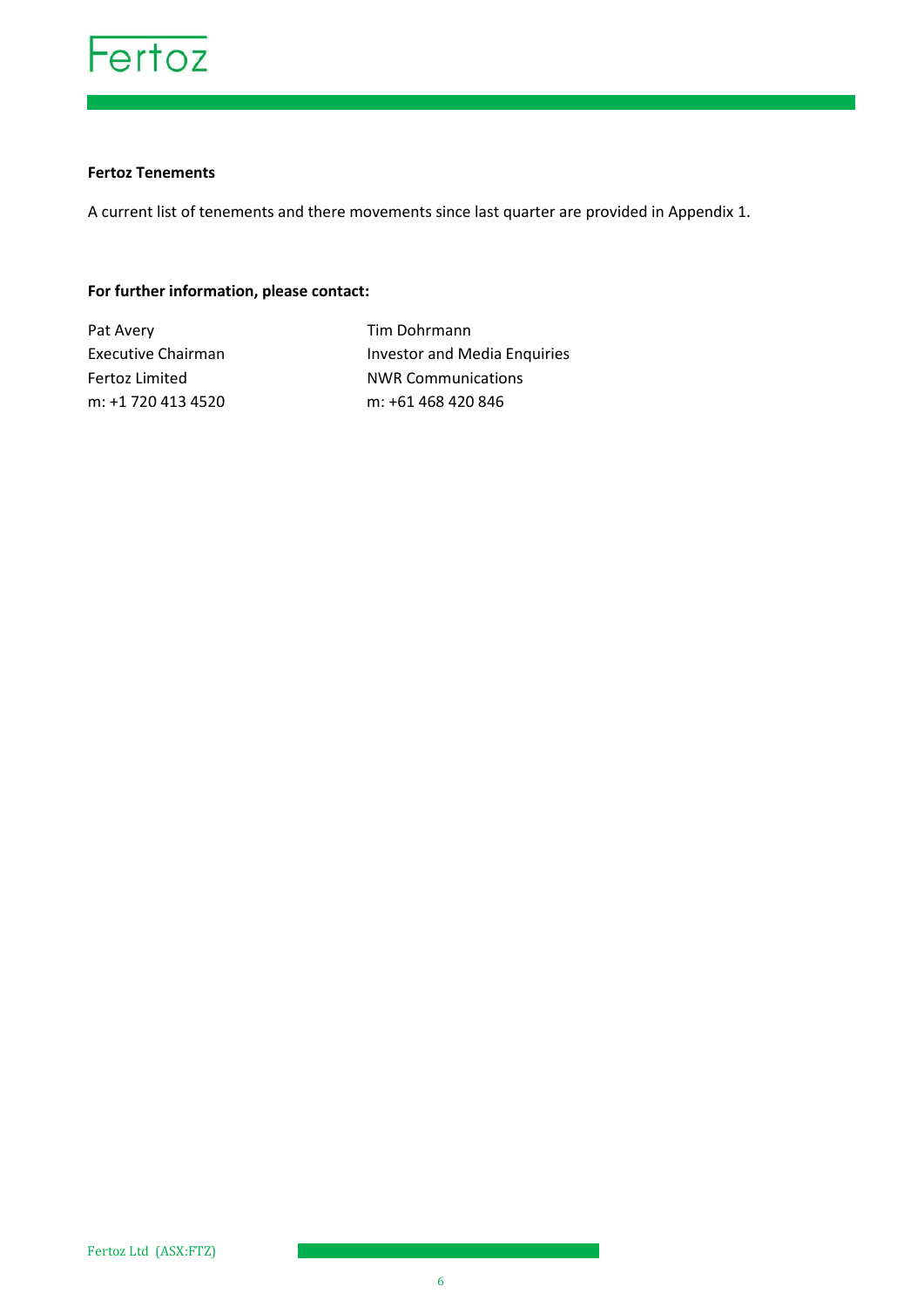

### **Competent Person's Statement**

The technical information in this report that relates to Exploration Targets, Exploration Results, Mineral Resources or Ore Reserves is based on information compiled by Mr Jo Shearer, a Competent Person, who is a member of the Association of Professional Engineers and Geoscientists of British Columbia, a 'Recognised Professional Organisation' (RPO) included in a list that is posted on the ASX website from time to time. Mr Shearer is the Chief Operating Officer Canada for Fertoz Limited. Mr Shearer has sufficient experience that is relevant to the style of mineralisation and type of deposit under consideration and to the activity being undertaken to qualify as a Competent Person as defined in the 2012 Edition of the 'Australasian Code for Reporting of Exploration Results, Mineral Resources and Ore Reserves'. Mr Shearer consents to the inclusion in the report of the matters based on his information in the form and context in which it appears.

### **Forward Looking Statements**

This release includes forward looking statements. Often, but not always, forward looking statements can generally be identified by the use of forward looking words such as "may", "will", "expect", "intend", "plan", "estimate", "anticipate", "continue", and "guidance", or other similar words and may include, without limitation statements regarding plans, strategies and objectives of management, anticipated production or construction commencement dates and expected costs or production outputs. Forward looking statements in this release include, but are not limited to, the capital and operating cost estimates and economic analyses from the Scoping Study.

Forward looking statements inherently involve known and unknown risks, uncertainties and other factors that may cause the Company's actual results, performance and achievements to differ materially from any future results, performance or achievements. Relevant factors may include, but are not limited to, changes in commodity prices, foreign exchange fluctuations and general economic conditions, increased costs and demand for production inputs, exploration and project development risks, political and social risks, environmental risks, changes to government legislation, extreme weather conditions, retention of personnel, industrial relations issues and litigation.

Forward looking statements are based on the company and its management's good faith assumptions relating to the financial, market, regulatory and other relevant environments that will exist and that could impact the Company's business and operations in the future. The Company does not give any assurance that the assumptions on which forward looking statements are based will prove to be correct, or that the Company's business or operations will not be impacted in any material manner by these or other factors not foreseen or foreseeable by the Company or management or that are beyond the Company's control. Accordingly, readers are cautioned not to place undue reliance on forward looking statements.

Forward looking statements in this release are given as at the date of issue only. Subject to any continuing obligations under applicable law or any relevant Australian Securities Exchange listing rules, in providing this information the Company does not undertake any obligation to publicly update or revise any of the forward looking statements or to advise of any change in events, conditions or circumstances on which any such statement is based.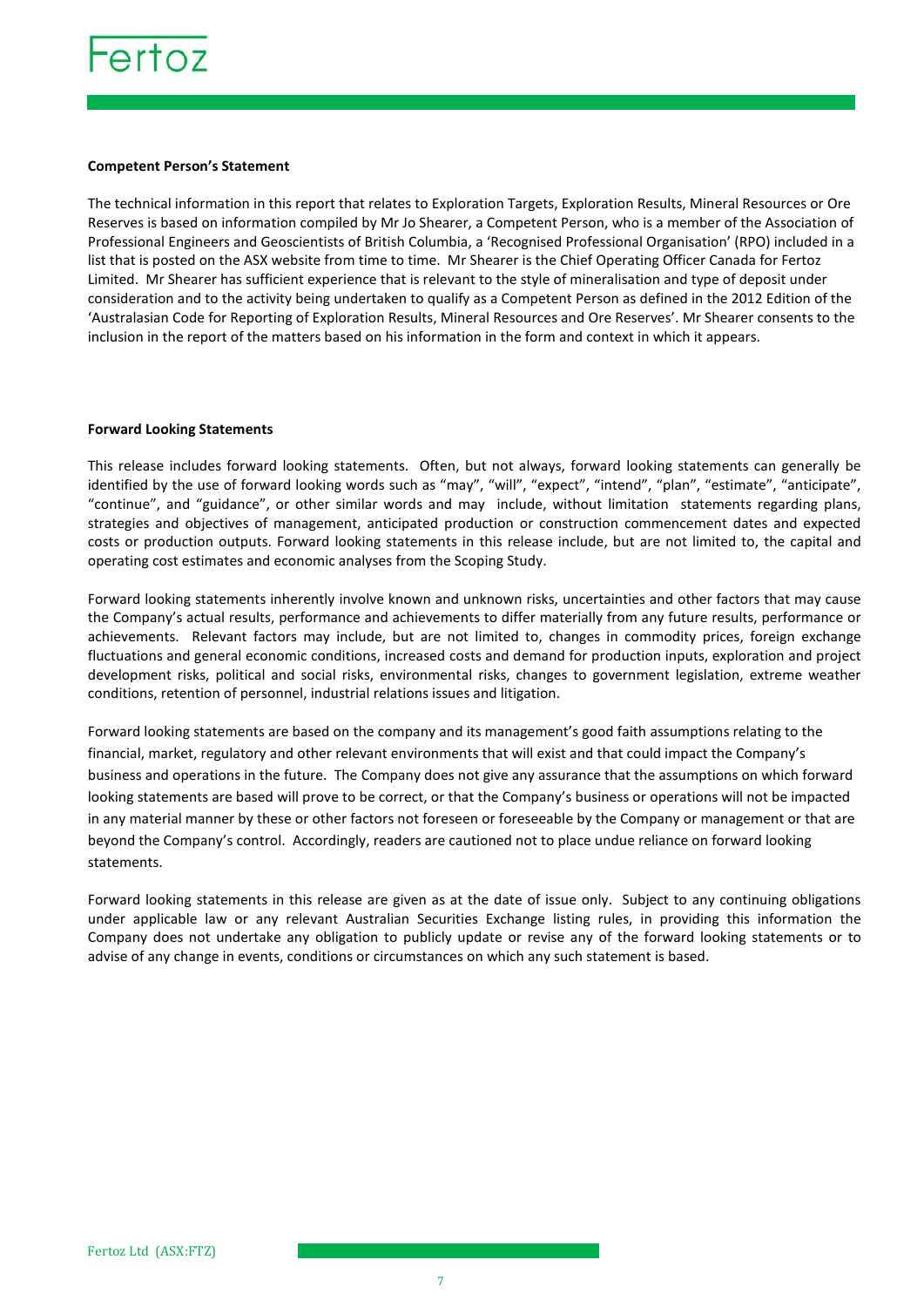### **Appendix 1 List of Tenements**

| <b>Project Name</b>   | <b>Tenement</b> | <b>Ownership</b> | Approx.   | <b>Expiry Date</b> | <b>Registered Holder</b> |
|-----------------------|-----------------|------------------|-----------|--------------------|--------------------------|
|                       | <b>Number</b>   |                  | Area (ha) |                    |                          |
| <b>Canada</b>         |                 |                  |           |                    |                          |
| <b>Wapiti Project</b> |                 |                  |           |                    |                          |
| <b>Wapiti East</b>    |                 |                  |           |                    |                          |
| $WK-1$                | 851942          | 100%             | 450.83    | 21/04/2021         | Fertoz International     |
| $WK-2$                | 851948          | 100%             | 451.02    | 21/04/2021         | Fertoz International     |
| $WK-3$                | 851952          | 100%             | 375.66    | 21/04/2021         | Fertoz International     |
| $WK-4$                | 851958          | 100%             | 451.2     | 21/04/2021         | Fertoz International     |
| $WK-5$                | 941760          | 100%             | 450.83    | 21/04/2021         | Fertoz International     |
| WK-6                  | 941761          | 100%             | 469.87    | 21/04/2021         | Fertoz International     |
| $WK-7$                | 941762          | 100%             | 432.07    | 21/04/2021         | Fertoz International     |
| WK-8                  | 941763          | 100%             | 413.49    | 21/04/2021         | Fertoz International     |
| WK-9                  | 941764          | 100%             | 451.33    | 21/04/2021         | Fertoz International     |
| <b>WK-10</b>          | 941769          | 100%             | 432.53    | 21/04/2021         | Fertoz International     |
| <b>WK-11</b>          | 955278          | 100%             | 470.31    | 21/04/2021         | Fertoz International     |
| <b>WK-12</b>          | 956829          | 100%             | 37.56     | 21/04/2021         | Fertoz International     |
| WK-One                | 982744          | 100%             | 18.8      | 21/04/2021         | Fertoz International     |
| Wapiti NE             | 1015556         | 100%             | 375.54    | 21/04/2021         | Fertoz International     |
| Wapiti Two            | 1015557         | 100%             | 168.93    | 21/04/2021         | Fertoz International     |
| Wapiti South          | 1015558         | 100%             | 376.35    | 21/04/2021         | Fertoz International     |
| WAP <sub>S2</sub>     | 1018104         | 100%             | 451.82    | 21/04/2021         | Fertoz International     |
| WAP <sub>S3</sub>     | 1018106         | 100%             | 451.75    | 21/04/2021         | Fertoz International     |
| WAP <sub>S4</sub>     | 1018107         | 100%             | 451.93    | 21/04/2021         | Fertoz International     |
| WAP <sub>S5</sub>     | 1018108         | 100%             | 452.09    | 21/04/2021         | Fertoz International     |
| WAP <sub>S6</sub>     | 1018109         | 100%             | 452.3     | 21/04/2021         | Fertoz International     |
| Red Deer 1            | 1023921         | 100%             | 150.2     | 21/04/2021         | Fertoz International     |
| Red Deer 2            | 1023922         | 100%             | 206.3     | 21/04/2021         | Fertoz International     |
| Red Deer 3            | 1023923         | 100%             | 150.1     | 21/04/2021         | Fertoz International     |
| Munok                 | 1029417         | 100%             | 207.38    | 21/04/2021         | Fertoz International     |
| Munok 1               | 1015626         | 100%             | 169.58    | 21/04/2021         | Fertoz International     |
| Belcourt 1            | 1015627         | 100%             | 113.27    | 21/04/2021         | Fertoz International     |
| Munok 2               | 1024783         | 100%             | 603.05    | 21/04/2021         | Fertoz International     |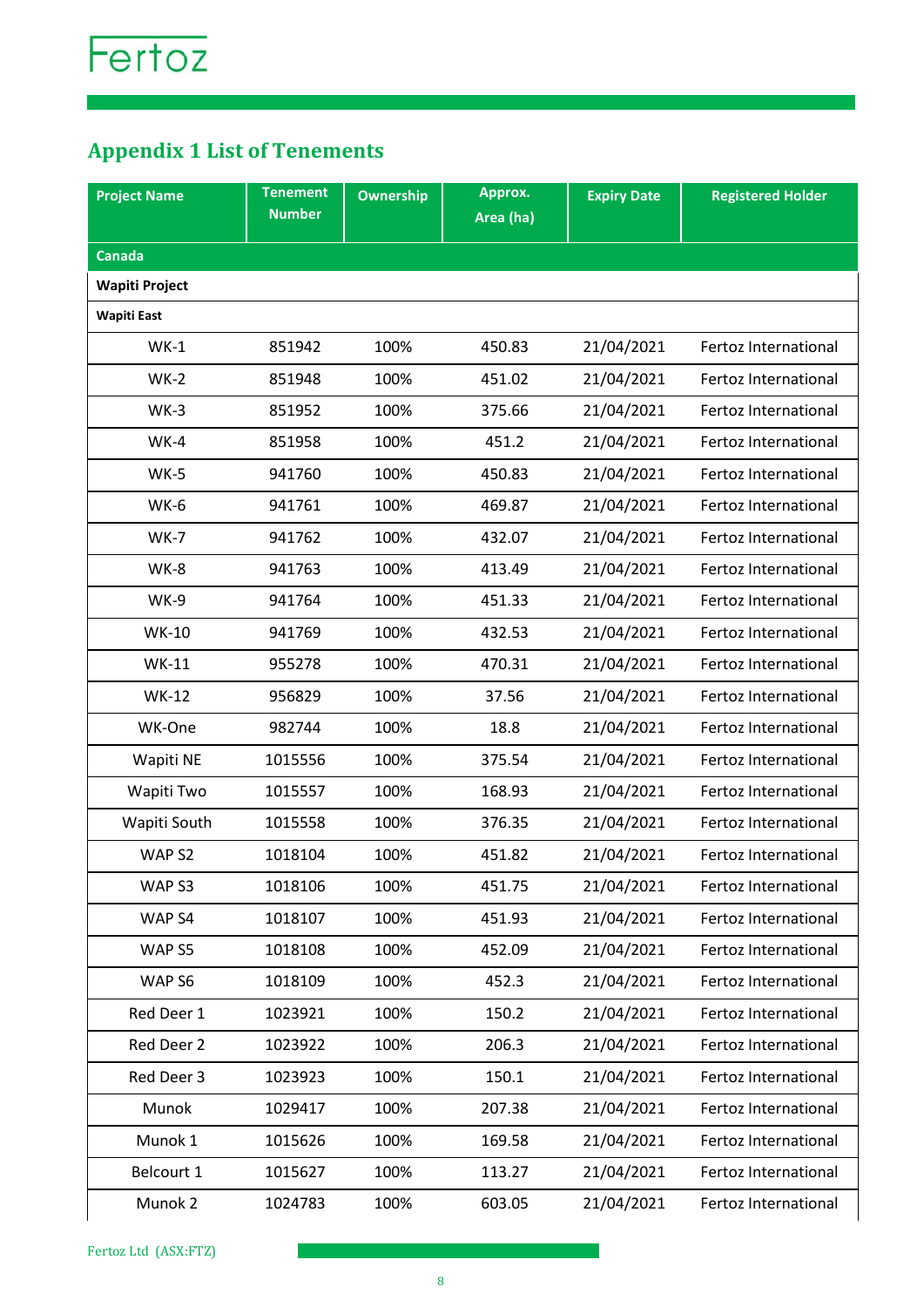

| <b>Project Name</b>               | <b>Tenement</b><br><b>Number</b> | Ownership | Approx.<br>Area (ha) | <b>Expiry Date</b> | <b>Registered Holder</b> |
|-----------------------------------|----------------------------------|-----------|----------------------|--------------------|--------------------------|
| <b>Wapiti Project (continued)</b> |                                  |           |                      |                    |                          |
| Belcourt 2                        | 1024803                          | 100%      | 301.76               | 21/04/2021         | Fertoz International     |
| Belcourt 3                        | 1024806                          | 100%      | 188.7                | 21/04/2021         | Fertoz International     |
| Belcourt 4                        | 1024805                          | 100%      | 339.78               | 21/04/2021         | Fertoz International     |
| <b>Belcourt Link</b>              | 1027037                          | 100%      | 282.59               | 21/04/2021         | Fertoz International     |
| <b>WAP 11</b>                     | 1027038                          | 100%      | 168.94               | 21/04/2021         | Fertoz International     |
| South 1                           | 1029488                          | 100%      | 112.64               | 21/04/2021         | Fertoz International     |
| South 2                           | 1029489                          | 100%      | 376.16               | 21/04/2021         | Fertoz International     |
| South Road 2                      | 1030777                          | 100%      | 413.66               | 21/04/2021         | Fertoz International     |
|                                   |                                  |           |                      |                    |                          |
| <b>Wapiti Project total</b>       |                                  |           | 11,870.42            |                    |                          |
| <b>Fernie Project</b>             |                                  |           |                      |                    |                          |
| <b>Barnes Lake</b>                |                                  |           |                      |                    |                          |
| BL <sub>1</sub>                   | 1011319                          | 100%      | 608.98               | 19/07/2017         | Fertoz International     |
| BL <sub>2</sub>                   | 1020873                          | 100%      | 629.00               | 18/11/2017         | Fertoz International     |
| BL <sub>3</sub>                   | 1046619                          | 100%      | 524.89               | 12/09/2017         | Fertoz International     |
| <b>Barnes Lake Subtotal</b>       |                                  |           | 1,763.74             |                    |                          |
|                                   |                                  |           |                      |                    |                          |
| <b>Crows Nest</b>                 |                                  |           |                      |                    |                          |
| <b>Crows Nest</b>                 | 1023062                          | 100%      | 1450.89              | 15/10/2021         | Fertoz International     |
| Crows 2                           | 1023064                          | 100%      | 38.67                | 15/10/2021         | Fertoz International     |
| <b>Crows Nest Subtotal</b>        |                                  |           | 1,489.56             |                    |                          |
|                                   |                                  |           |                      |                    |                          |
| <b>Marten</b><br>Marten 1         | 1024365                          | 100%      | 754.32               | 29/06/2021         | Fertoz International     |
| Marten 2                          | 1025533                          | 100%      | 460.86               | 28/06/2021         | Fertoz International     |
| Marten Nth                        | 1029979                          | 100%      | 334.99               | 1/08/2021          | Fertoz International     |
| Marten E                          | 1031107                          | 100%      | 188.45               | 23/09/2021         | Fertoz International     |
|                                   |                                  |           | 1,738.63             |                    |                          |
| <b>Marten Subtotal</b>            |                                  |           |                      |                    |                          |
| Mt Lyne                           |                                  |           |                      |                    |                          |
| Line 3                            | 1042176                          | 100%      | 186.99               | 19/2/2017          | Fertoz International     |